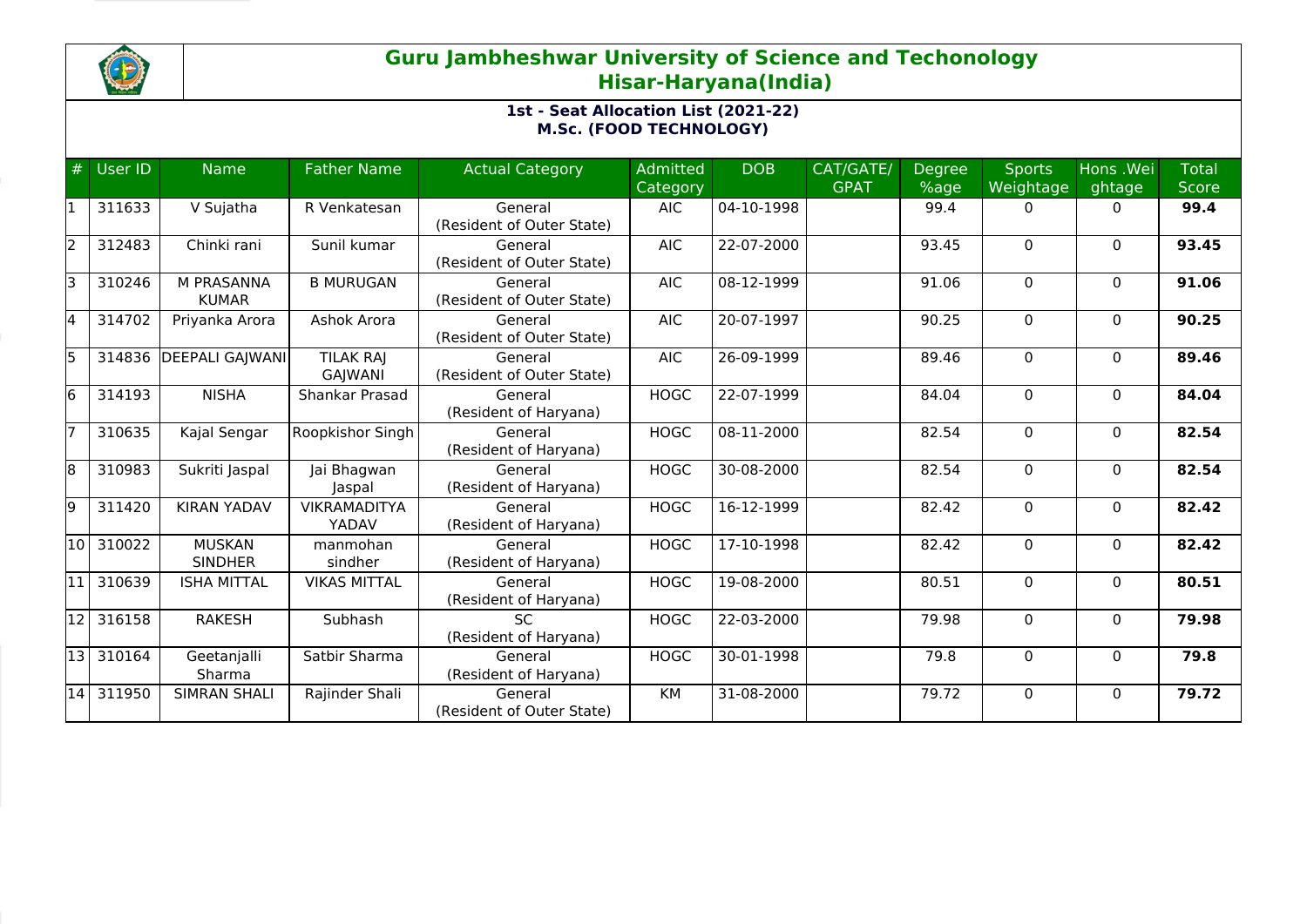

# **Guru Jambheshwar University of Science and Techonology Hisar-Haryana(India)**

## **1st - Seat Allocation List (2021-22) M.Sc. (FOOD TECHNOLOGY)**

| #               | <b>User ID</b> | <b>Name</b>         | <b>Father Name</b>              | <b>Actual Category</b>                   | Admitted<br>Category | <b>DOB</b>       | CAT/GATE/<br><b>GPAT</b> | <b>Degree</b><br>%age | <b>Sports</b><br>Weightage | Hons .Wei<br>ghtage | <b>Total</b><br><b>Score</b> |
|-----------------|----------------|---------------------|---------------------------------|------------------------------------------|----------------------|------------------|--------------------------|-----------------------|----------------------------|---------------------|------------------------------|
| 15              | 310319         | Sarika              | Vinod Kumar                     | General<br>(Resident of Haryana)         | <b>HOGC</b>          | 22-02-1999       |                          | 79.3                  | $\mathbf{0}$               | $\mathbf{0}$        | 79.3                         |
| 16              | 314802         | <b>RAGHAV GUPTA</b> | Mr. MANOJ<br><b>KUMAR GUPTA</b> | General<br>(Resident of Haryana)         | <b>HOGC</b>          | 16-03-1999       |                          | 78.73                 | 0                          | $\Omega$            | 78.73                        |
| 17              | 310200         | Navneet<br>Sangwan  | Ranvir Singh                    | General<br>(Resident of Haryana)         | <b>HOGC</b>          | 09-12-1998       |                          | 78.28                 | $\mathbf 0$                | $\Omega$            | 78.28                        |
| 18              | 310261         | Monika              | Ramkishan                       | General<br>(Resident of Haryana)         | <b>HOGC</b>          | 05-04-1999       |                          | 78.01                 | 0                          | $\mathbf{0}$        | 78.01                        |
| 19              | 310715         | Sheetal kumari      | Yogesh kumar                    | General<br>(Resident of Haryana)         | <b>HOGC</b>          | 29-04-2000       |                          | 72.47                 | 5                          | $\mathbf{0}$        | 77.47                        |
| 20              | 310252         | Nilesh              | Surender kumar                  | <b>BCA</b><br>(Resident of Haryana)      | BCA3                 | 22-03-2002       |                          | 76.95                 | 0                          | $\mathbf{0}$        | 76.95                        |
| $\overline{21}$ | 315260         | Shruti              | Narender Monga                  | <b>EWS</b><br>(Resident of Haryana)      | <b>EWS</b>           | $11 - 08 - 2000$ |                          | 76.39                 | $\mathbf 0$                | $\mathbf{0}$        | 76.39                        |
| $\overline{22}$ | 316844         | Aman                | Satish Kumar                    | <b>EWS</b><br>(Resident of Haryana)      | <b>EWS</b>           | 08-07-1999       |                          | 76.32                 | $\Omega$                   | $\Omega$            | 76.32                        |
| 23              | 315064         | <b>ARVIND</b>       | <b>SATPAL</b>                   | <b>SC</b><br>(Resident of Haryana)       | <b>SC</b>            | 06-07-2002       |                          | 75.8                  | $\mathbf 0$                | $\mathbf{0}$        | 75.8                         |
| $\overline{24}$ | 315205         | ANNU                | <b>RAJBIR SINGH</b>             | <b>SC</b><br>(Resident of Haryana)       | SC                   | 20-08-2000       |                          | 74.66                 | 0                          | $\mathbf{0}$        | 74.66                        |
| 25              | 310010         | Simran Devi         | Kanwarpal                       | <b>BCA</b><br>(Resident of Haryana)      | BCA3                 | 29-03-2000       |                          | 74.53                 | $\Omega$                   | $\Omega$            | 74.53                        |
| 26              | 311082         | <b>RAHUL SINGH</b>  | <b>RAJENDER SINGH</b>           | <b>SC</b><br>(Resident of Haryana)       | <b>DSC</b>           | 24-09-2000       |                          | 73.30                 | 0                          | $\Omega$            | 73.3                         |
| $\overline{27}$ | 311867         | <b>RAVINA</b>       | <b>TARA CHAND</b>               | $\overline{SC}$<br>(Resident of Haryana) | <b>DSC</b>           | 08-09-2000       |                          | 72.2                  | $\mathbf 0$                | $\mathbf{0}$        | 72.2                         |
| $\overline{28}$ | 316137         | Monika              | Kanwar singh                    | <b>SC</b><br>(Resident of Haryana)       | <b>SC</b>            | 01-06-2000       |                          | 72.15                 | 0                          | $\Omega$            | 72.15                        |
| 29              | 314220         | <b>PIYUSH</b>       | <b>PREM SINGH</b>               | <b>BCA</b><br>(Resident of Haryana)      | BCA3                 | 08-03-2001       |                          | 71.75                 | $\mathbf 0$                | $\Omega$            | 71.75                        |